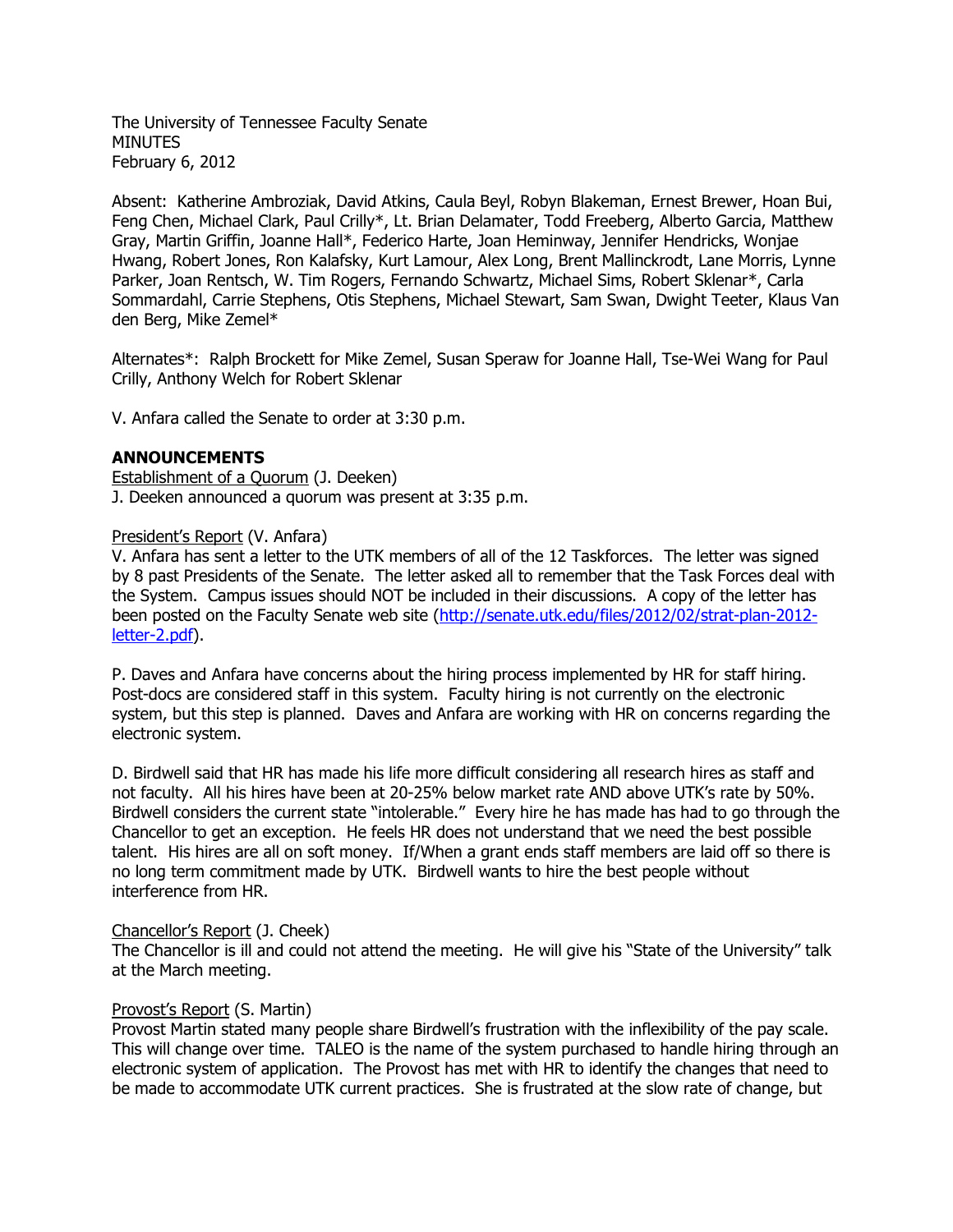feels progress is being made. There will soon be a meeting to discuss how to handle faculty recruitment in the new electronic system.

Regarding the Top 25 Task Forces, she felt that many committee members had felt the conflict Anfara mentioned between campus and system. There was a 6-hour meeting on Thursday, February 2 of task force members. They decided on 6-8 goals that the President wants to focus on for the next 2-3 years. The focus is on the state government level, not on the level of HR.

There was an increased response to SAIS in the Spring semester to 50%. Approximately 75% of students completed at least one evaluation. This is NOT where we want to be. The Working Group has been reestablished. They will soon send a letter to the faculty with a report. SGA and the Graduate Student Senate were both involved in encouraging responses. The Provost reiterated that she does not support giving extra credit for completing evaluations. It is not appropriate. The focus is on SAIS, but that is only part of the picture. We need to focus on that larger picture. Making completion of SAIS mandatory is possible, but would take major programming time and talent. Other projects, such as Banner, are more important than SAIS. But, even more importantly, the Provost does not think that completing evaluations should be a stick.

B. Lyons is concerned about using SAIS results, especially with probationary faculty. He wonders how the low results could be used for retention discussions. The Provost replied that the best evaluation is thoughtful peer evaluation by a team who actually attends a few classes.

Lyons continued by saying there was a meeting on Thursday about the Morrell Act. The meeting seemed to imply that all UT campuses were land-grant institutions. Technically, only UTK and UTIA are covered by the Morrell Act. The Provost agreed that technically Knoxville is the land-grant institution. The other campuses are also committed to outreach and community engagement. Lyons wanted to clarify that he thinks spreading the land grant mission across all campuses is a good idea.

Birdwell mentioned several issues with the Min Kao Building that demonstrated a lack of communication between planners and faculty. He also mentioned last Friday's loss of computer access, the problems with HR (mentioned earlier). One of his grant sponsors is refusing to pay the last bill submitted to them since it has charges for unused annual leave by employees of the grant. There are too many incidents like these for UTK to be a Top 25 University.

The Provost replied that UTK has made progress in Information Technology. The campus, not the System, has governance over IT. We are making progress with Banner. C. Cimino was credited for the progress so far, but we have to be persistent. Everything is not perfect, but if one looks at today and 5 years ago, we are measurably far better off. This is a marathon, not a sprint. The Provost agrees that SAIS is not the best way to evaluate probationary faculty. Good peer review done a couple of times a semester is the best evaluation.

#### Report from C. Cimino

The outage last Friday should NOT have happened. A cluster of servers suddenly went in a loop and brought down the entire system. It took five hours to diagnose and repair the issue.

The Governor's budget had a pleasant surprise: the recommendation for 2.5% salary increases for all state employees. Sixty percent of that would come from the state and 40% from the individual agency. The campus is looking to see if they can add more to the pool.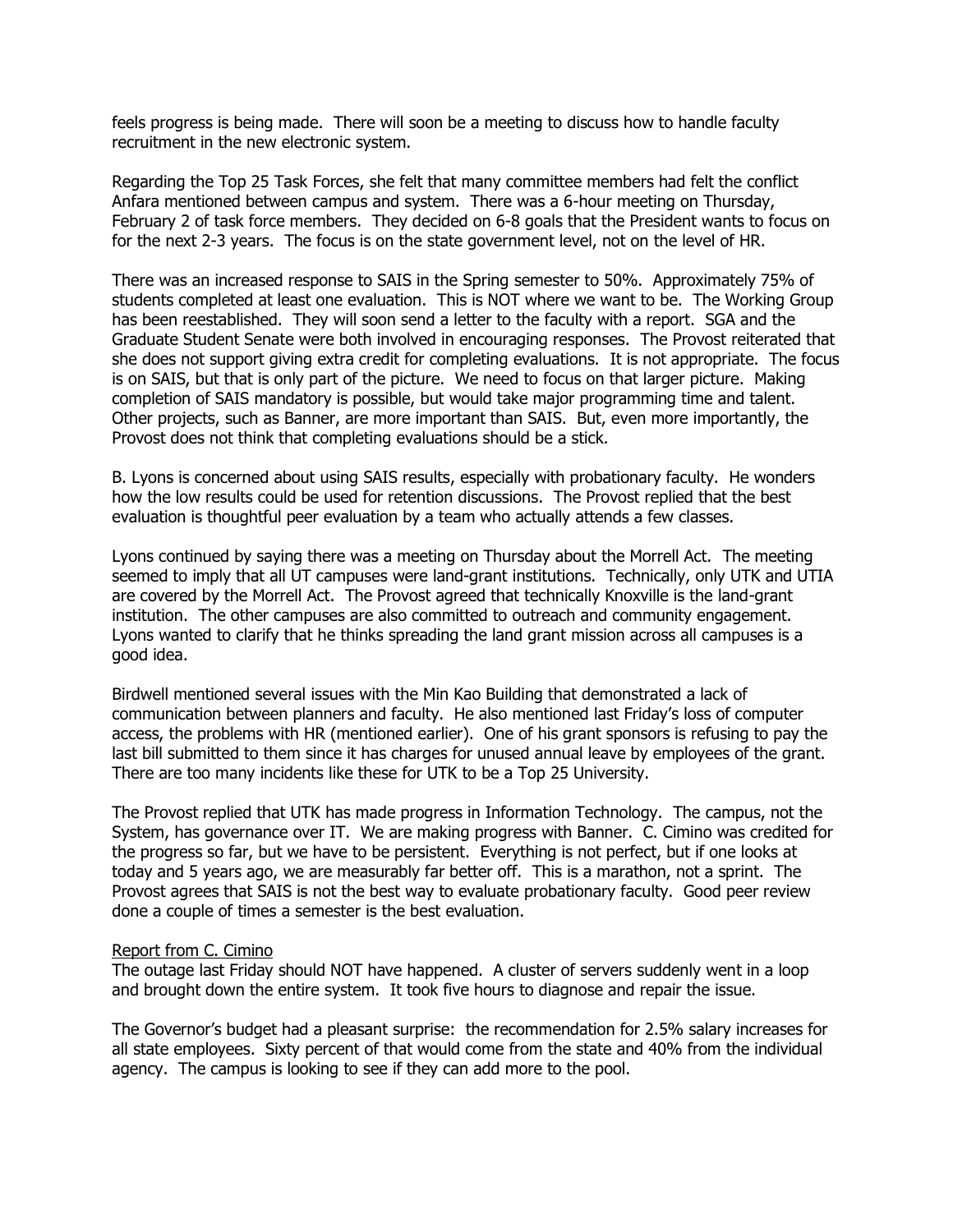The new formula funding is in place. Based on the formula, UTK should receive: \$4 million more next year which partially funds the 2.5% raise pool; \$4 million for formula improvement; \$1.27 million for group insurance funding; and \$108,000 thousand in TCRS retirement funding. This totals \$9.3 million in funding from the state. But these figures are somewhat deceiving. A 2.27% (or \$3,273,200) reduction is shown in the supplemental budget document.

In capital outlay, the bond bill was discussed. The Governor did put \$94 million in his bill to replace Strong Hall and another \$3 million for planning another building. We currently have a need for \$11 million in capital outlay needed from basic maintenance of buildings such as repairing roofs and other repairs need to just keep buildings tight.

T. Boulet asked what the figure was in total deferred maintenance. Cimino replied it was \$200 million last time they did a survey. He expects the total to have risen to \$300 million by the time they do the next survey. The state is still looking at the bonding issue.

### **MINUTES**

## Faculty Senate Minutes

The minutes of the November 21, 2011, Senate meeting were moved by P. Daves, seconded by S. Gilpatric and approved unanimously.

#### Faculty Senate Executive Council

The minutes of the January 23, 2012, Executive Council meeting were distributed as an information item.

### **MINUTES POSTED ELECTRONICALLY**

Graduate Council (R. Brockett for M. Zemel)

R. Brockett introduced the minutes of the October 27, 2011, meeting. He highlighted the quick survey of academic policy. The Credentials Sub-Committee approved 3 faculty to direct doctoral dissertations. The Policy Committee discussed classes not taught in 4 years. The minutes passed unanimously.

As an information item, Anfara stated that both the Graduate and Undergraduate Councils were going to review the current policy of dropping courses not taught in 4 years. Looking at the Graduate Council report, one could see that not all recommendations for dropping courses were approved.

#### **REPORTS OF STANDING COMMITTEES**

#### Faculty Affairs (P. Daves)

P. Daves reported on the progress of the resolutions authorizing changes to The Faculty Handbook and The Manual for Faculty Evaluation. Both have run into slight problems with the Office of the General Council (OGC). Daves explained that any change we propose to these documents is reviewed by the OGC. They do this because any changes we propose that change the contractual relationship between the faculty and the Board of Trustees must be approved by the Board. They have appointed the OGC to do a preliminary review and to negotiate changes with changes passed by the Senate if they find issues that change that contract. In the last amendments, the OGC suggested changes. Daves and the OGC are negotiating wording that is acceptable to both parties. The changes will have to be approved by the Senate.

Boulet explained that OGC is the Secretary of the Board of Trustees. Daves agreed that the Senate has the legal authority to approach the Board directly, but the chances of the Board passing something not vetted and supported by the OGC are slim.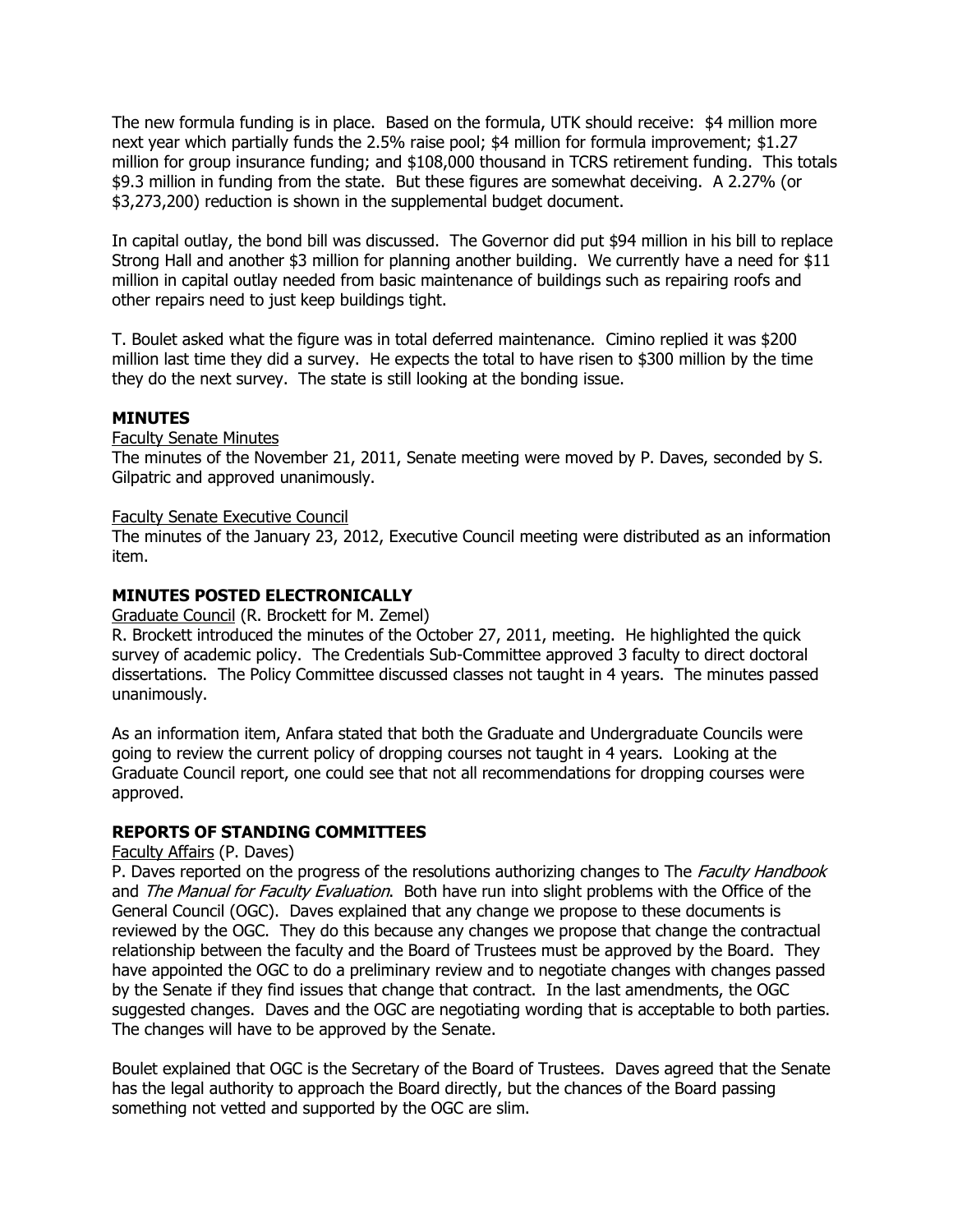T. Schacht (visitor) reported that Section 5.2.1 of the University of Chattanooga's has similar wording to that proposed by our Senate.

Anfara stated the phrase in question is "best practices." To what extent do they carry the force of law? In a law suit, what would the court rule if the University was not following what the *Handbook* described as best practices?

Daves reiterated that all parties are working together to come to a solution.

## **NEW BUSINESS AND ANNOUNCEMENTS**

### Student Athletes (D. Murphy)

D. Murphy, the Faculty Athletic Representative, gave a snapshot of the academic progress of student athletes. Facts presented included:

- 1. The most recent student cohort shows that Student Athletes (SAs) had a 60% graduation rate compared to non-SAs 61% rate.
- 2. This past fall, the overall SAs GPA was 2.94. 49% of all SAs had a 3.00 or higher GPA.
- 3. 11 of 16 teams had GPAs of 3.00 or higher. Men's golf was the highest with a team GPA or 3.45.
- 4. The academic profile of entering class (fall 2011) show the average GPA of all entering students was 3.8 and their average ACT was 28. For SAs, those figures were 3.3 and 23 respectively. Murphy pointed out this was an area which shows the greatest deviation.
- 5. Logged community service hours by SAs consistently exceed 2,500 hours per year.
- 6. 23 SAs have been named Torchbearers.
- 7. There have been 43 First Team Academic All-Americans from UT.
- 8. UT SAs have won six H. McWhorter Awards; 3 of them in the past six years.
- 9. The Lady Vols have had 3 athletes named NCAA Woman of the Year.

# TUFS (T. Schacht)

Anfara introduced Dr. Thomas Schacht, President-Elect of Tennessee Universities Faculty Senates (TUFS). Boulet is the current President of TUFS and Schacht is the incoming President. Dr. Schacht is from ETSU, College of Medicine. Dr. Schacht mentioned that he noted that the issues our Senate discussed today are mirror images of issues at ETSU. The OGCs of all colleges and universities in Tennessee founded a group about 5 years ago. TUFS was first just a project of UTK and ETSU Presidents. They invited all 4 year institutions to get together and wrote a draft Constitution. The purposes of the group are:

- 1. To learn from each other and take what they learn back to the individual campuses. ETSU was able to secure University support of the Faculty Senate by showing that other campuses provided support.
- 2. To provide a collective voice when speaking to the Board of Trustees or other (THEC) groups.

The body is independent; not controlled by the institutions. The group meets twice per year and rotates around the state. There is one vote per campus. There are usually interesting discussions about individual campus issues. They have also testified to Legislators and to Master planning Committees.

Right now TUFS is investigating the potential vulnerability of faculty taking part in shared governance activities. There was a case in which a judge in Missouri ruled a wrongly dismissed